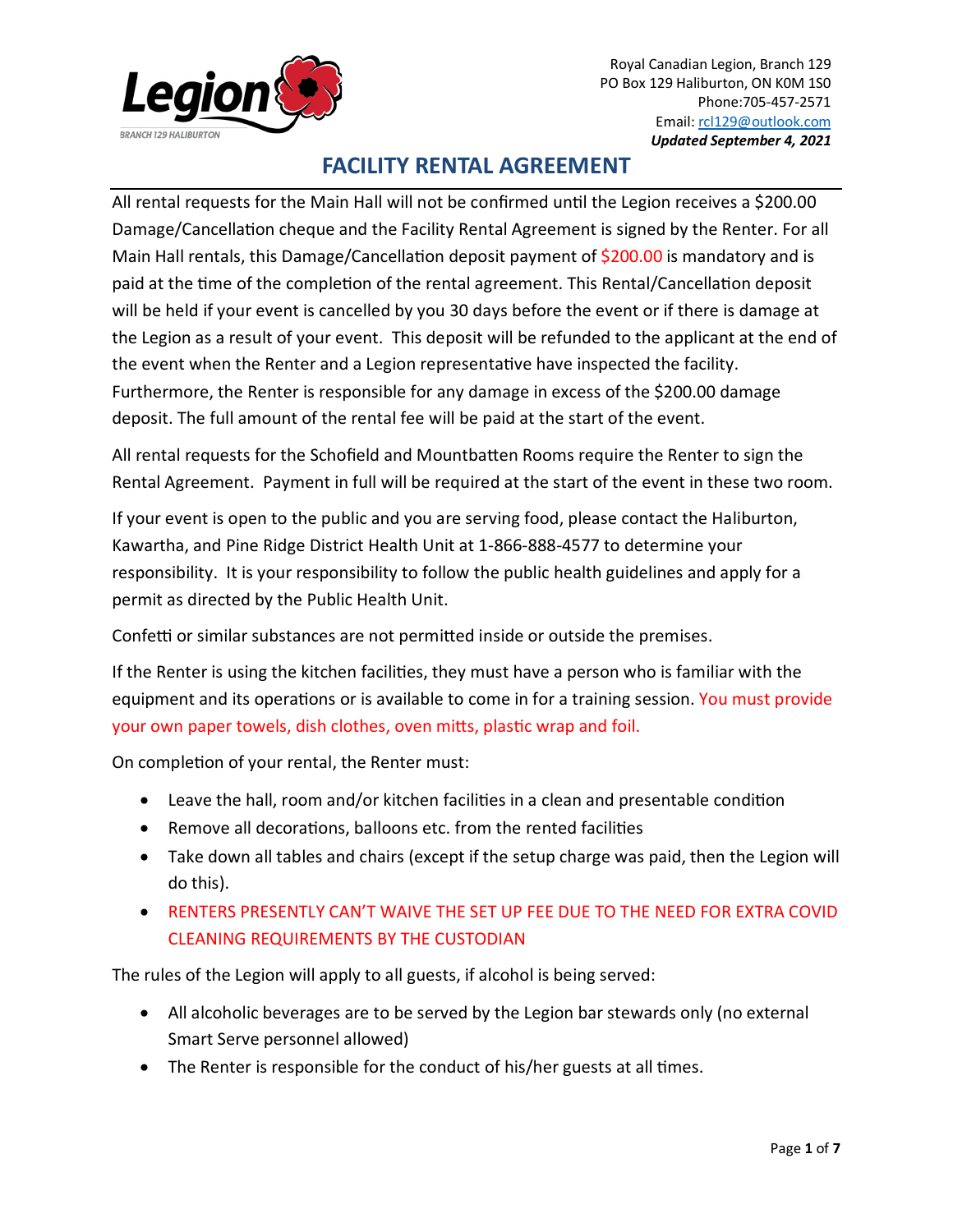

- No alcoholic beverages are allowed in the lobby or beyond at any time and this will be strictly enforced by a Legion representative on duty at the door.
- Under-age persons may not purchase or consume any alcoholic beverages.

NOTE: THE DAMAGE/CANCELLATION FEE IS NOT BEING ASKED FOR AT THE PRESENT TIME AS A DEPOSIT DUE TO ISSUES WITH THE CHANGING COVID RULES. FULL RENTAL FEE WILL BE PAID ON THE DAY OF THE EVENT OR PRIOR TO EVENT.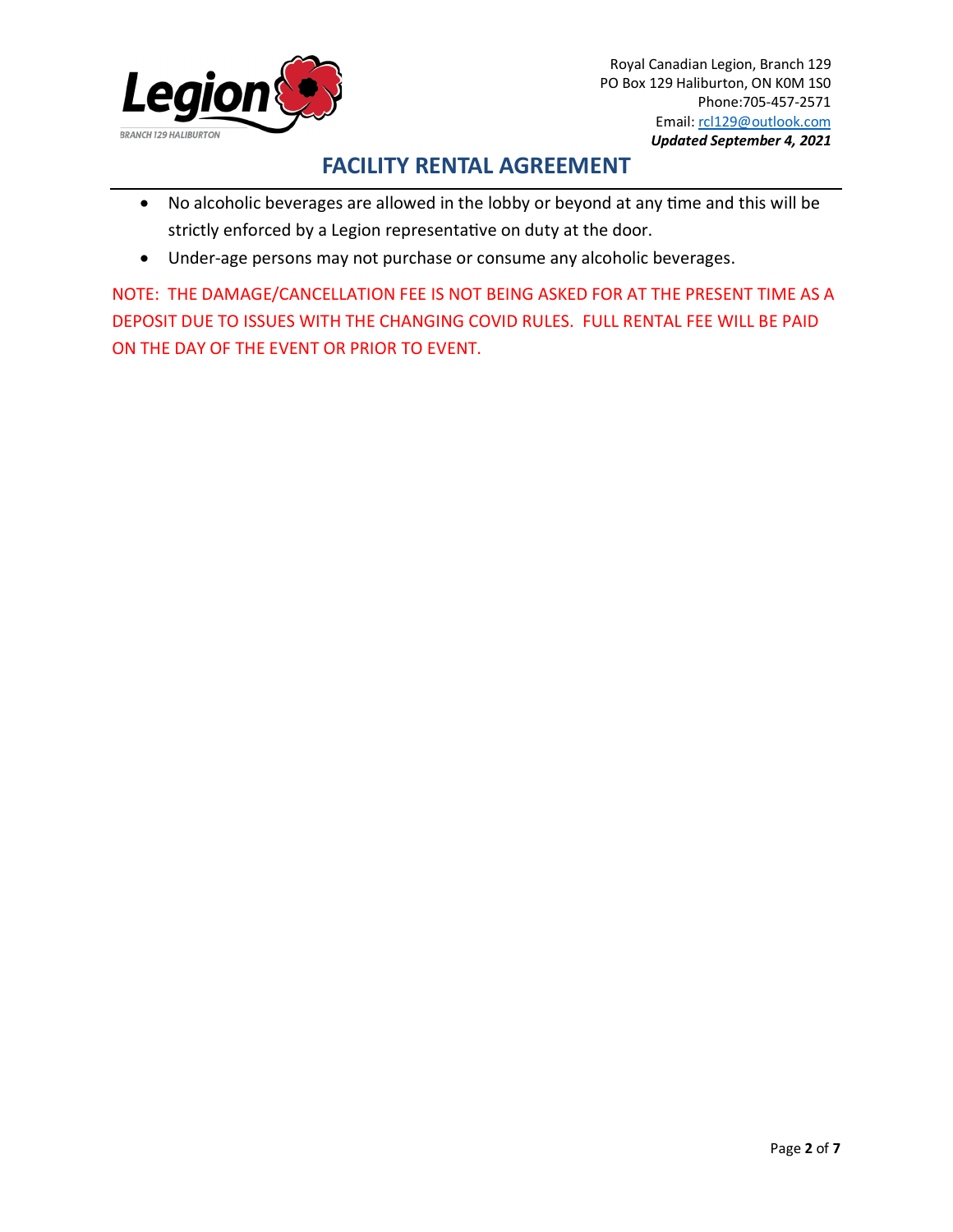

#### **INVOICE #\_\_\_\_\_\_\_\_\_\_**

| <b>Event date:</b>                                               |            |           |            |
|------------------------------------------------------------------|------------|-----------|------------|
| Type of event:                                                   |            |           |            |
| Hours of the event:                                              | From:      | To:       |            |
| Set up date and time:                                            |            |           |            |
| Name of the organization                                         |            |           |            |
| <b>Person in Charge:</b>                                         |            |           |            |
| <b>Billing address including PO Box #:</b>                       |            |           |            |
| <b>Contact telephone #:</b>                                      |            |           |            |
| <b>Contact email address:</b>                                    |            |           |            |
| <b>Seating Layout:</b>                                           |            |           |            |
| Number of people attending:                                      |            |           |            |
| Do you need background music                                     | Yes        | No.       |            |
| DJ or Band                                                       | Yes        | NAME:     |            |
| Do you need a freezer                                            | Yes        | No        |            |
| Do you need ice?                                                 | <b>Yes</b> | No        |            |
| Do you need projector:                                           | Yes        | No        |            |
| Do you need screen                                               | Yes        | No        |            |
| Do you need the PA system?                                       | Yes        | No.       |            |
| Do you need WiFi?<br><b>Legion Wifi</b>                          | Yes        | No        |            |
| <b>PW: HaliLegion719</b>                                         |            |           |            |
| Do you know how to operate the equipment<br>in the kitchen?      | Yes        | <b>No</b> | N/A        |
| Renter Supplying wine: (1-750ml bottle for 4                     |            |           |            |
| guests                                                           | Red:       | White     | N/A        |
| Do you need the bar.<br>Note: Only Legion staff can run the bar) | Yes        | No        | N/A        |
| Is there a caterer or Ladies Auxiliary?                          | Caterer    |           | Ladies Aux |
| Caterer email or telephone number                                |            |           |            |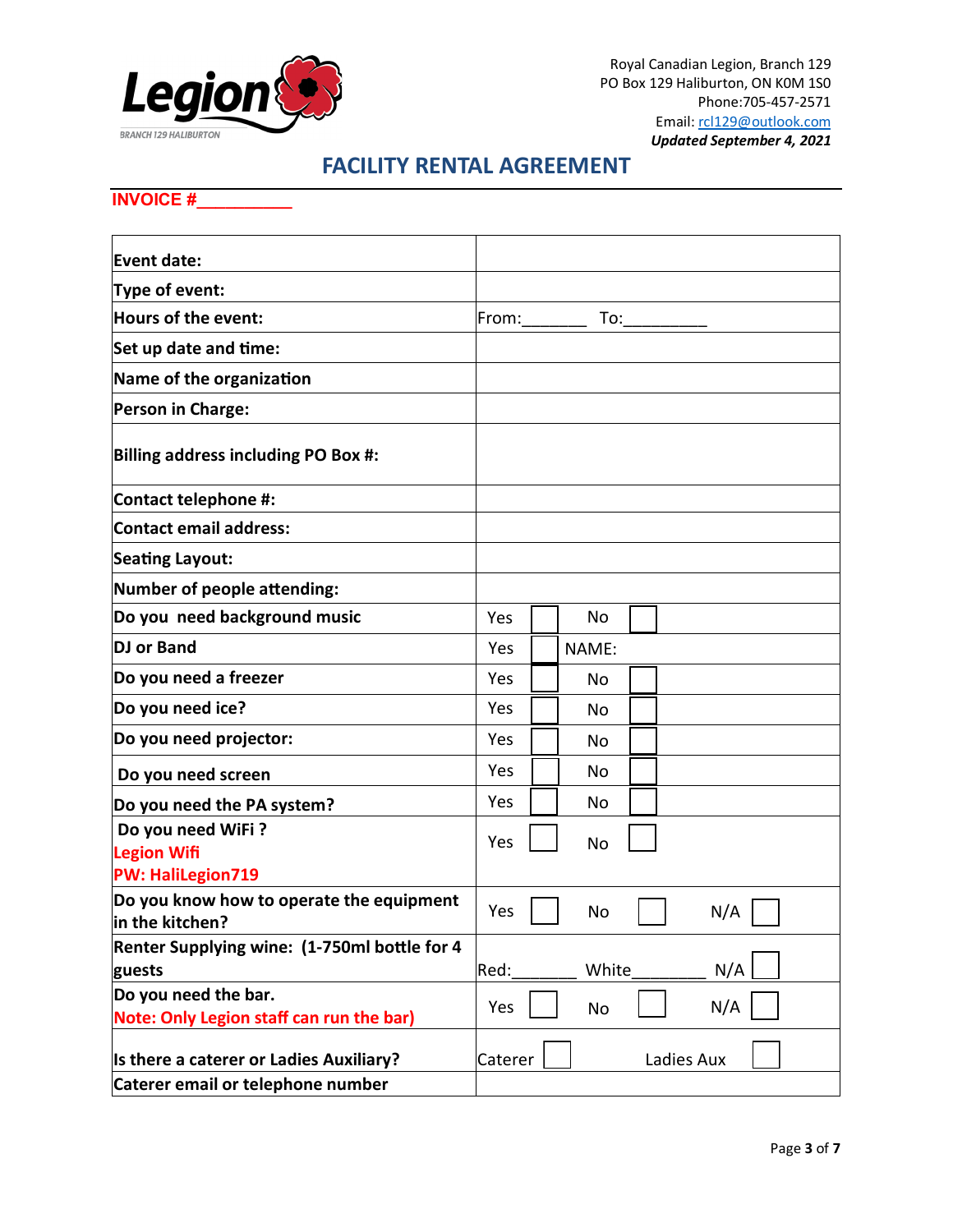

| Is there a decorator?                                                                                                                                                                        | Yes | No | Name:<br>Phone: |       |  |
|----------------------------------------------------------------------------------------------------------------------------------------------------------------------------------------------|-----|----|-----------------|-------|--|
| Note: Renters are responsible for monitoring use of face masks, number of people, contact<br>list and social distancing under the Public Health rules. Legion will provide a sanitizer table |     |    |                 |       |  |
| <b>EVENT ADDED TO CALENDAR</b>                                                                                                                                                               |     |    | <b>YES:</b>     | DATE: |  |
| <b>AGREEMENT SIGNED:</b>                                                                                                                                                                     |     |    | YES:            | DATE: |  |
| <b>DEPOSIT PAID</b>                                                                                                                                                                          |     |    | YES:            | DATE: |  |
| <b>RENTAL FEE PAID:</b>                                                                                                                                                                      |     |    | YES:            | DATE: |  |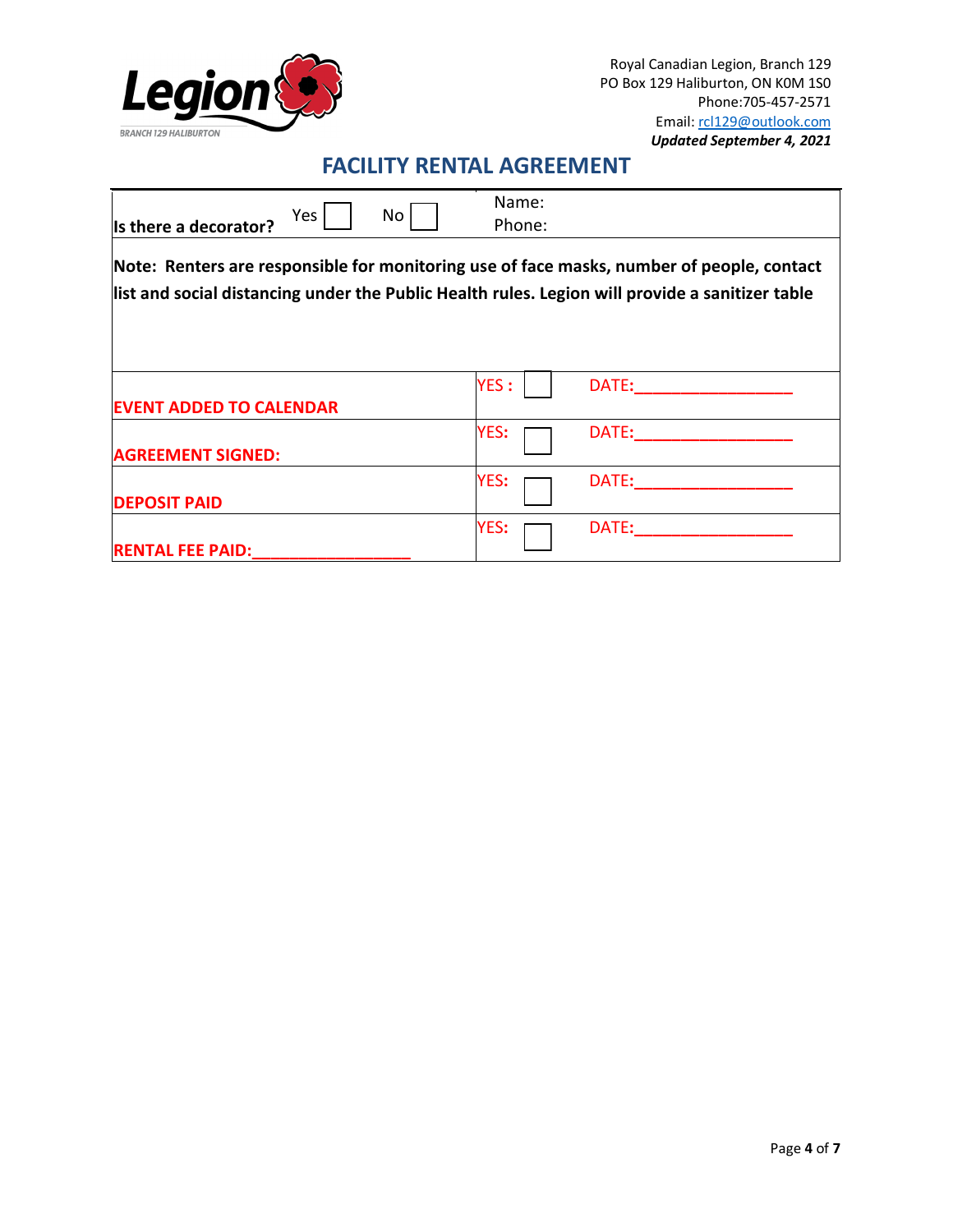

Royal Canadian Legion, Branch 129 PO Box 129 Haliburton, ON K0M 1S0 Phone:705-457-2571 Email[: rcl129@outlook.com](mailto:rcl129@outlook.com) *Updated September 4, 2021*

## **FACILITY RENTAL AGREEMENT**

|                                                                                                                              | <b>FEE</b> |
|------------------------------------------------------------------------------------------------------------------------------|------------|
|                                                                                                                              |            |
|                                                                                                                              |            |
|                                                                                                                              |            |
|                                                                                                                              |            |
|                                                                                                                              |            |
|                                                                                                                              |            |
|                                                                                                                              |            |
|                                                                                                                              |            |
|                                                                                                                              |            |
| \$100.00 Set-up and clean up fee for Main Hall (Required for the Main Hall<br>to ensure sanitization methods as appropriate) |            |
| Corkage Charge (\$18.00/bottle) if required                                                                                  |            |
| A/V Rental (large screen and or projector) (\$50.00)                                                                         |            |
| HST (applied to all room rentals)                                                                                            |            |
| TOTAL RENTAL FEES (Deposit due at time of rental and full rental on the<br>day of the event)                                 |            |
|                                                                                                                              |            |
|                                                                                                                              |            |
| Dated:                                                                                                                       |            |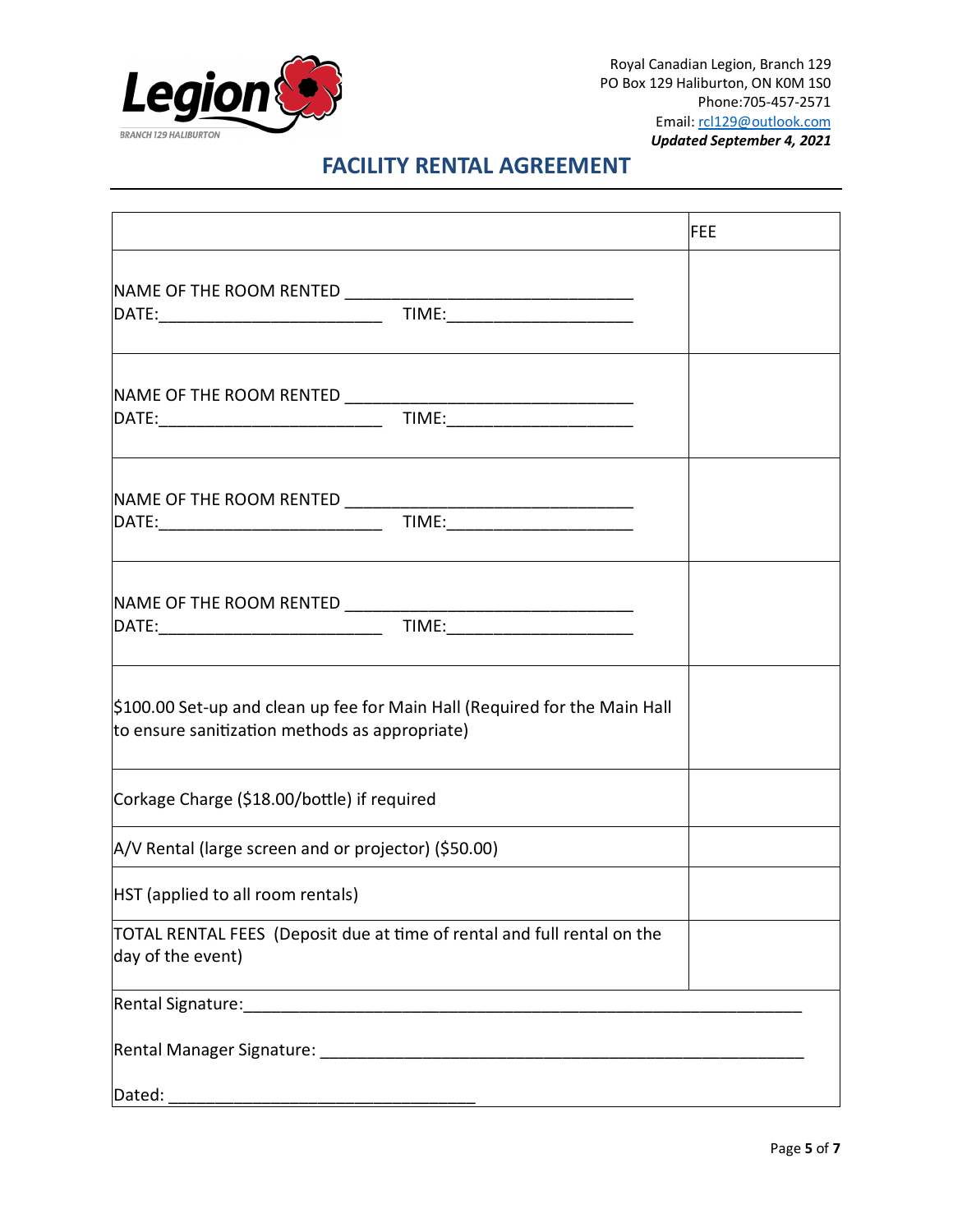

# *HALIBURTON LEGION FACILITY RENTAL FEES*

## **RENTAL OF HALIBURTON LEGION'S MAIN HALL**

*Note all room rental rates do not include HST*

**Events up to 188 dining seating (depends on seating design) or 240 for dance with bar, stage, sound system, wheelchair accessible, kitchen available for an added price.** 

#### **Rental Prices**

#### *Not for Profits will be given a 20% discount with proof of Not for Profit status*

**Monday thru Thursday \$200.00 per event or with bar \$275.00 Friday: \$250.00 per event or with bar \$325.00 Saturday: \$400.00 or with bar \$475.00** *(Bar addition includes Bar Steward, Door Man and all bar supplies)* **Additional Prices**

**Corkage fee on patron's wine \$18.00/750ml bottle Hall set-up & clean-up fee \$100.00 Damage Deposit (refunded after inspection) \$200.00 Audio Visual Rental Fee:** 

**(projector, large screen, portable microphones, background music and lectern) \$50.00** 

#### **Additional Days for Set up**

**Add another standard daily rental rate** 

## **RENTAL OF HALIBURTON LEGION'S KITCHEN**

| <b>Total use of kitchen:</b>                             | \$200.00 |  |
|----------------------------------------------------------|----------|--|
| (stoves, appliances, dishes, cutlery, dishwasher etc.)   |          |  |
| Use of dishes, cutlery, dishwasher only:                 | \$75.00  |  |
| Use of kitchen counters only, coffee/tea urns and fridge | \$25.00  |  |

*The rental of the kitchen includes bleach, dishwasher liquid and hand washing facilities. Note: dish towels, paper towels, plastic wrap, foil and oven mitts are the responsibility of the renter*